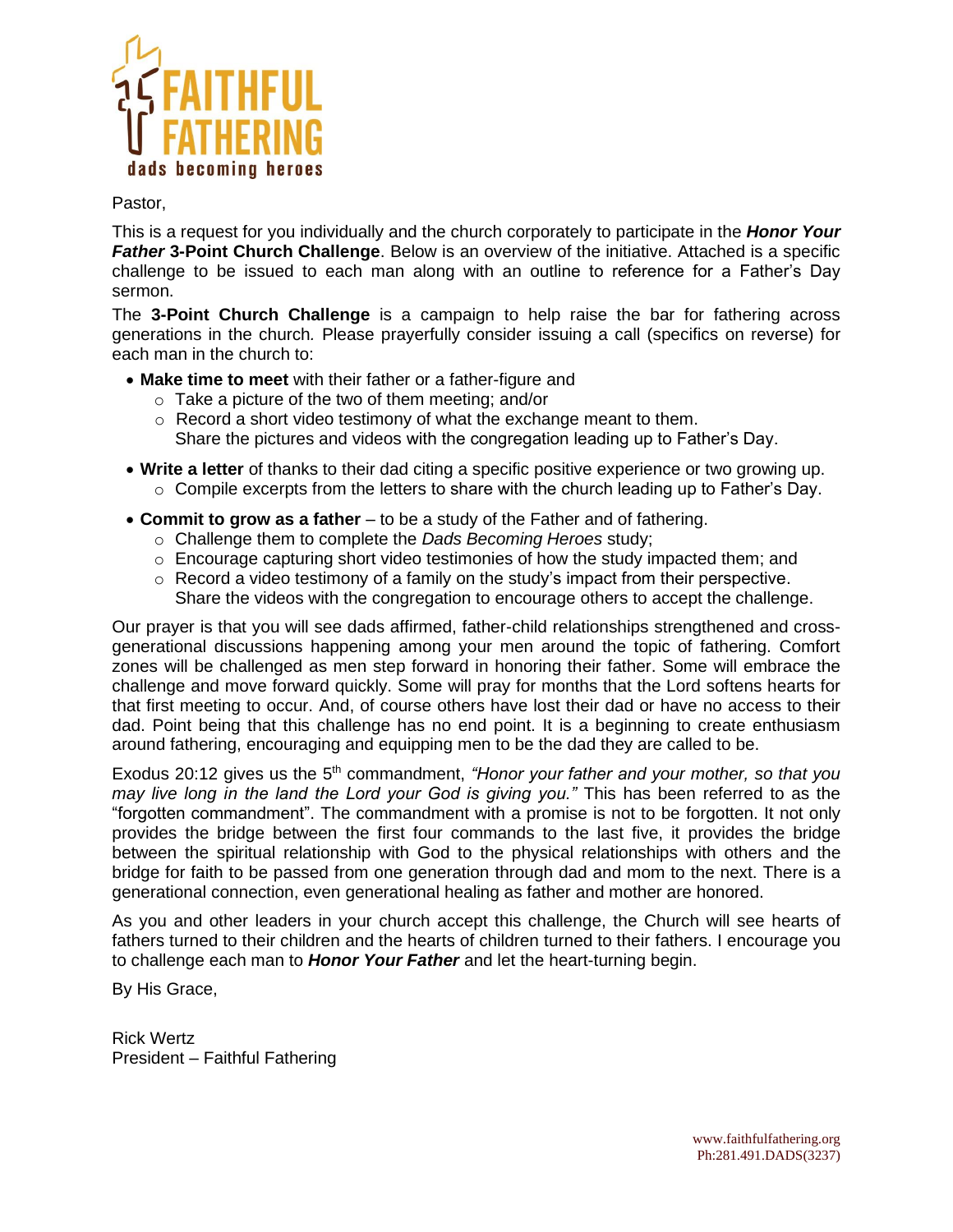# *Honor Your Father:* **3-Point Church Challenge**

The Lord said, *"Honor your father and your mother" – which is the first commandment with a promise – "so that it may go well with you and that you may enjoy long life on the earth."* (Ephesians 6:2-3). This has been referred to as the "forgotten commandment" perhaps because Jesus summed up the 10 commandments into two – *"Love the Lord Your God with all your heart and all your soul and with all your mind. … Love your neighbor as yourself."* (Matthew 22:37,39). But Jesus walked the fifth commandment, honoring His Father every step of His journey on this earth *"so that the Father may be glorified in the Son."* (John 14:13). The commandment with a promise is not to be forgotten. It not only provides the bridge between the first four commands to the last five, it provides the bridge between the spiritual relationship with God to the physical relationships with others and the bridge for faith to be passed from one generation through dad and mom to the next. There is a generational connection, even generational healing as father and mother are honored.

# **A call to each man in the church:**

- **Make time to meet** with your father. Do something he enjoys but make sure the time incorporates discussion around what life experiences shaped him as a father and the challenges he faced "being Dad" when you were a kid. *(If your dad has passed or is not accessible, meet with another man in the church close to the age of your father or a younger dad that could be a son and have the same generational discussion.)*
	- o Take a picture of the two of you; and/or
	- o Record a short video testimony of what the exchange meant to you
- **Write a letter** of thanks to your dad citing a specific experience or two growing up. It can be as simple as a "Thanks for bringing me into this world" or as comprehensive as a tribute to your dad that acknowledges time committed through your childhood years and the support provided. If you are convicted of taking him for granted or of passing judgment on him due to perceived shortfalls acknowledge that, confess and ask for forgiveness. Keep the focus on honoring your father with full respect for the life journey that shaped his perspective on fathering. Present the letter to your dad and read it to him. *(If your dad has passed or is not accessible, read the letter to your kids and include a story about your dad.)*
	- $\circ$  Share an excerpt from the letter with another man or group of men in the church;
	- $\circ$  Compile excerpts from others to share with the church
- **Commit to grow** as a father be a study of the Father and of fathering. Seek out resources and training opportunities that will encourage & equip you as a father. Commit to completing one study for dads across the summer. One easy and accessible option is the *Dads Becoming Heroes* study that can be completed on your own or in a small group. This study can be downloaded as a .pdf file from [https://faithfulfathering.org/for-dads.](https://faithfulfathering.org/for-dads) Take the initiative to *Honor Your Father* through intentional study to become the father God calls you to be, the father the next generation needs.
	- $\circ$  Take a picture of you doing the study on your own, with a buddy or in a group;
	- $\circ$  Record a short video testimony of how the study impacted you; and
	- o Record a short video with testimony from your family on how the study influenced your fathering from their perspective.

Accept this challenge to *Honor Your Father* and begin a journey that will be challenging and affirming, convicting and encouraging. In the process, you will be equipped and strengthened to become the father you are called to be, the father the next generation needs.

Prayers are with you on the journey,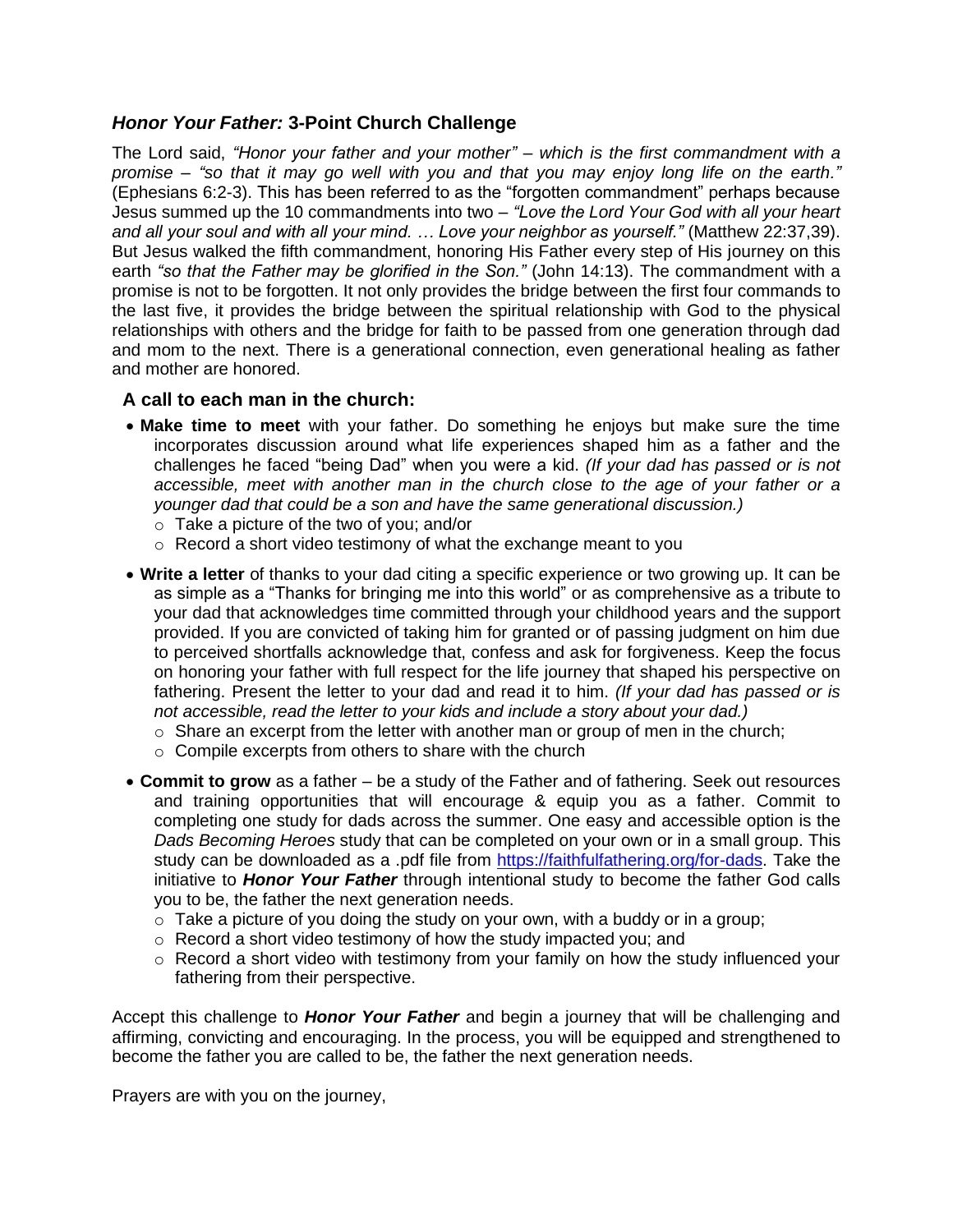

# *Honor Your Father:* **3-Point Church Challenge**

The Lord said, *"Honor your father and your mother" – which is the first commandment with a promise – "so that it may go well with you and that you may enjoy long life on the earth."* (Ephesians 6:2-3). This has been referred to as the "forgotten commandment" perhaps because Jesus summed up the 10 commandments into two – *"Love the Lord Your God with all your heart and all your soul and with all your mind. … Love your neighbor as yourself."* (Matthew 22:37,39). But Jesus walked the fifth commandment, honoring His Father every step of His journey on this earth *"so that the Father may be glorified in the Son."* (John 14:13). The commandment with a promise is not to be forgotten. It not only provides the bridge between the first four commands to the last five, it provides the bridge between the spiritual relationship with God to the physical relationships with others and the bridge for faith to be passed from one generation through dad and mom to the next. There is a generational connection, even generational healing as father and mother are honored.

# **A call to each man in the church to** *Honor Your Father:*

- **Make time to meet** with your father. Do something he enjoys but make sure the time incorporates discussion around what life experiences shaped him as a father and the challenges he faced "being Dad" when you were a kid. *(If your dad has passed or is not accessible, meet with another man in the church close to the age of your father or a younger dad that could be a son and have the same generational discussion.)*
	- o Take a picture of the two of you; and/or
	- o Record a short video testimony of what the exchange meant to you
- **Write a letter of thanks** to your dad citing a specific experience or two growing up. It can be as simple as a "Thanks for bringing me into this world" or as comprehensive as a tribute to your dad that acknowledges time committed through your childhood years and the support provided. If you are convicted of taking him for granted or of passing judgment on him due to perceived shortfalls acknowledge that, confess and ask for forgiveness. Keep the focus on honoring your father with full respect for the life journey that shaped his perspective on fathering. Present the letter to your dad and read it to him. *(If your dad has passed or is not accessible, read the letter to your kids and include a story about your dad.)*
	- $\circ$  Share an excerpt from the letter with another man or group of men in the church;
	- o Compile excerpts from others to share with the church
- **Commit to grow as a father** be a study of the Father and of fathering. Seek out resources and training opportunities that will encourage & equip you as a father. Commit to completing one study for dads across the summer. One easy and accessible option is the *Dads Becoming Heroes* study that can be completed on your own or in a small group. This study can be downloaded as a .pdf file from [https://faithfulfathering.org/for-dads.](https://faithfulfathering.org/for-dads) Take the initiative to *Honor Your Father* through intentional study to become the father God calls you to be, the father the next generation needs.
	- $\circ$  Take a picture of you doing the study on your own, with a buddy or in a group;
	- o Record a short video testimony of how the study impacted you; and
	- $\circ$  Record a short video with testimony from your family on how the study influenced your fathering from their perspective.

Accept this challenge to *Honor Your Father* and begin a journey that will be challenging and affirming, convicting and encouraging. In the process, you will be equipped and strengthened to become the father you are called to be, the father the next generation needs. Prayers are with you on the journey,